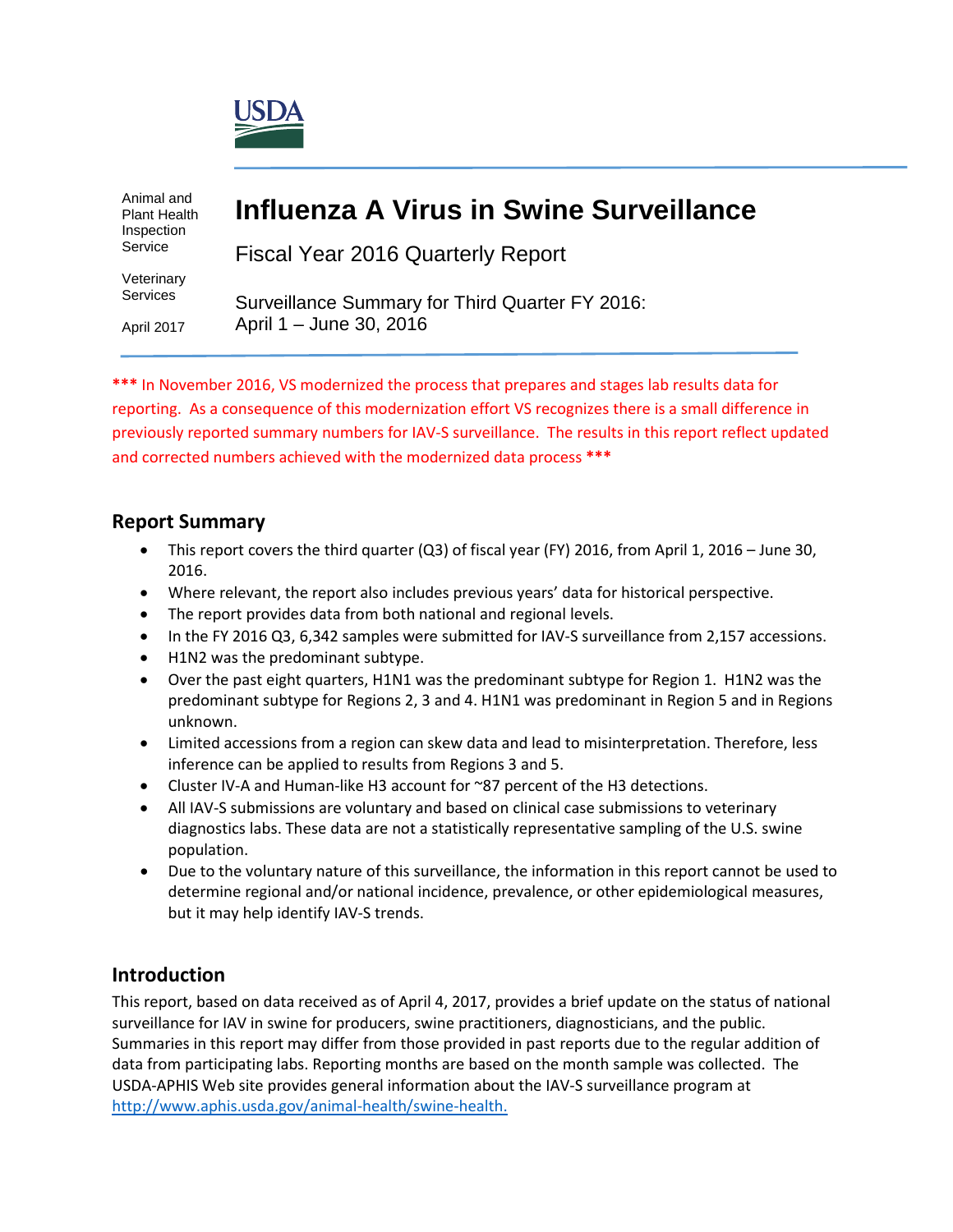The IAV-S surveillance program is voluntary and, as a result, the accessions and samples submitted represent a subset of the swine population. Samples submitted should only be collected from animals displaying influenza-like illness. Due to its voluntary nature, this surveillance system does not entirely represent the total U.S. domestic swine population. Therefore, the data cannot be used to determine IAV-S prevalence or other epidemiologic measures in the swine population. However, the data may help identify trends in influenza in swine.

When the submitter does not report relevant information, data are recorded as "unknown." Summaries in this report may differ from those provided in past reports due to the ongoing addition of data from participating labs. Reporting months are based on the month when the sample was collected.

A laboratory accession is generally a set of samples collected at a single premises on a single day and received at the laboratory. A maximum of 10 samples of any kind is allowed per accession for reimbursement under the USDA IAV-S system. However, no more than five of the 10 samples may be oral fluid for any given accession. This does not prevent additional samples from being tested at the owner's expense. While a nasal swab or lung tissue sample represents a single animal within the herd, a single oral fluid sample may represent one to two pens of animals in a herd. A positive sample status is based on the screening real-time reverse transcriptase polymerase chain reaction (rRT-PCR). The subtype result is based on the rRT-PCR based subtyping assays. Virus isolation (VI) and sequencing are only attempted on rRT-PCR positives meeting criteria listed below. Phylogenetic analyses are based on successful sequencing results, with sequences deposited into GenBank, the public sequence database.

## **Program Updates**

#### **IAV-S surveillance program review**

Summaries of the APHIS-Policy and Program Development Assessment and the Technical Assessment of the IAV-S surveillance program are available online at: <http://www.aphis.usda.gov/animal-health/swine-health-surveillance>

## **IAV-S Surveillance Objectives**

USDA's National Surveillance Plan for Swine Influenza Virus in Pigs (July 2010) describes the current surveillance system for IAV-S in detail. The surveillance objectives are to:

1. Monitor genetic evolution of endemic IAV in swine to better understand endemic and emerging influenza virus ecology;

2. Make influenza isolates from swine available for research and to establish a data management system to facilitate genetic analysis of these isolates and related information; and

3. Select proper isolates for the development of relevant diagnostic reagents, updating diagnostic assays, and vaccine seed stock products.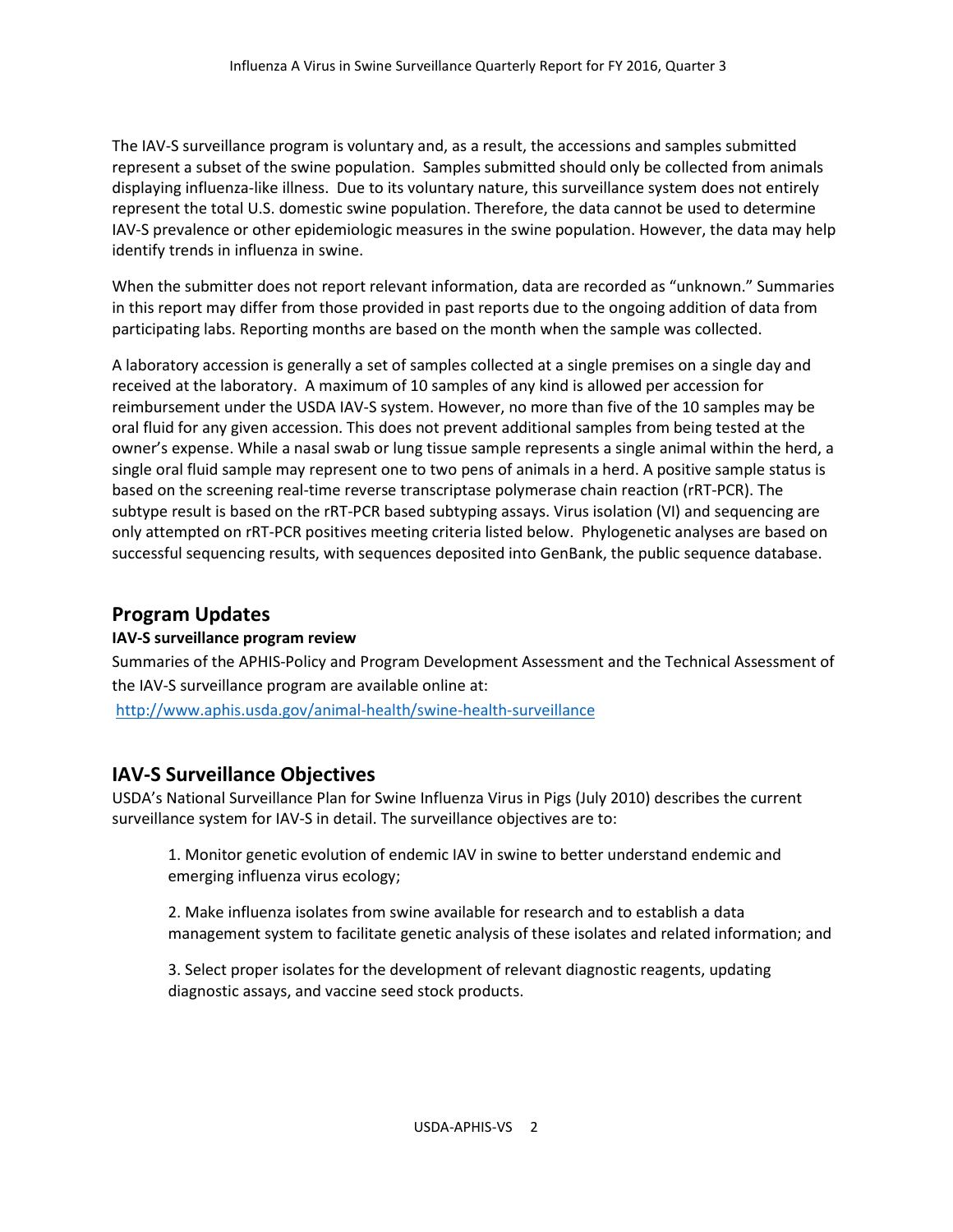## **Objective 1. Monitoring Genetic Evolution of Endemic IAV in Swine to Better Understand Endemic and Emerging Influenza Virus Ecology**

Objective 1 is met by voluntary laboratory submissions to NAHLN laboratories; select samples undergo further analysis by the National Veterinary Services Laboratories (NVSL) for VI and submission banking. USDA's Agricultural Research Service (ARS) National Animal Disease Center (NADC) provides phylogenetic analysis for select isolates under a cooperative agreement with USDA-APHIS-VS.

## **National Surveillance Data Summary**

The total number of accessions and samples submitted continues to rise over time. For FY 2016's third quarter, 6,342 samples were tested from 2,157 accessions (Figure 1) for a fiscal year-to-date total of 21,062 samples and 6,646 accessions. Figure 2 shows the overall increasing trends in total accessions, PCR positive accessions, subtyped accessions and VI positive accessions.



**Figure 1. Surveillance for IAV in swine: Number of laboratory accessions and samples tested, FY 2011 – FY 2016 Q1**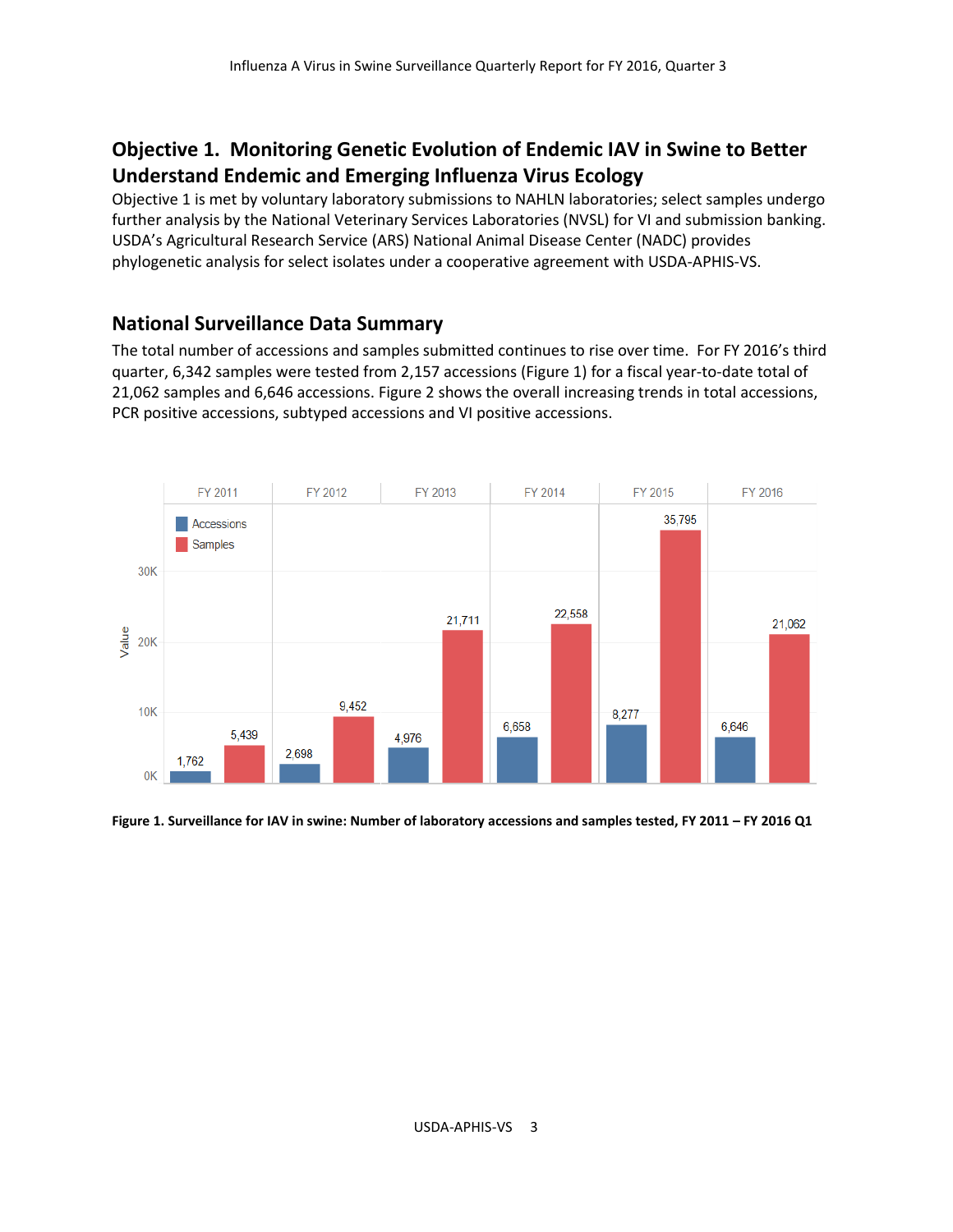

**Figure 2. Accessions submitted, subtyped accessions, positive accessions, and VI positive accessions over time with trend lines, FY 2011 through FY2016 Q3**

Figure 3 shows the number of subtype detections in FY 2016 Q3. The total number of samples subtyped was 429, including 157 H1N1, 193 H1N2, 59 H3N2, 0 H3N1, and 20 mixed.

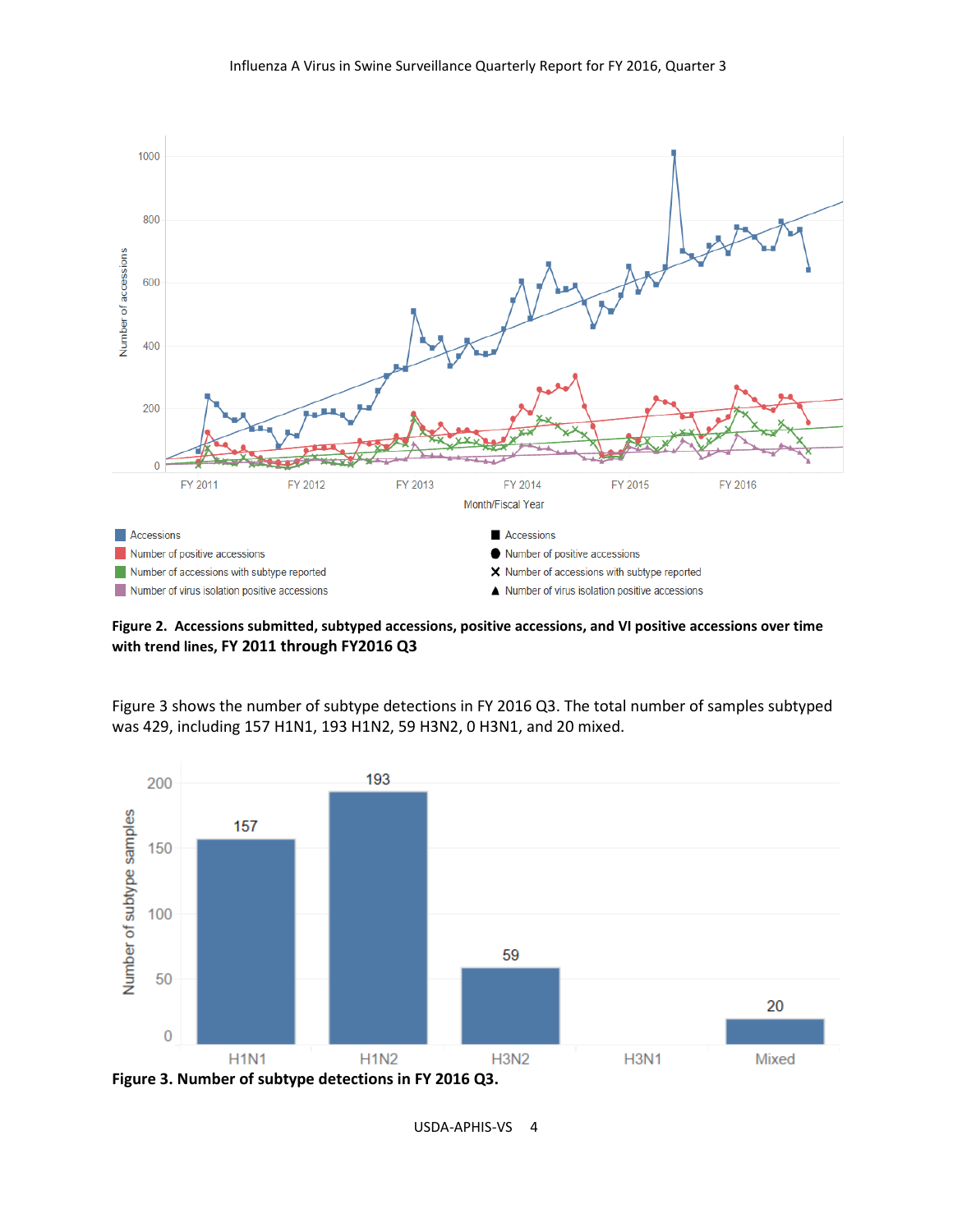Figure 4 breaks down accessions by subtype rRT-PCR from FY 2011 to FY 2016 Q3. H1N1 remains the major subtype over the course of the surveillance; however, H1N2 and H3N2 detections have increased substantially since 2012 and H1N2 jumped to the common subtype in the first, second, and third quarters.



**Figure 4. Number of subtypes, FY 2011 through FY 2016 Q3**

Figure 5 displays the number of VIs attempted, the number of those attempts that were positive, and the number of positive VIs that are submitted to GenBank.



**Figure 5. Number of virus isolations attempted, positive virus isolations, and GenBank submissions from FY 2011 through FY 2016 Q3**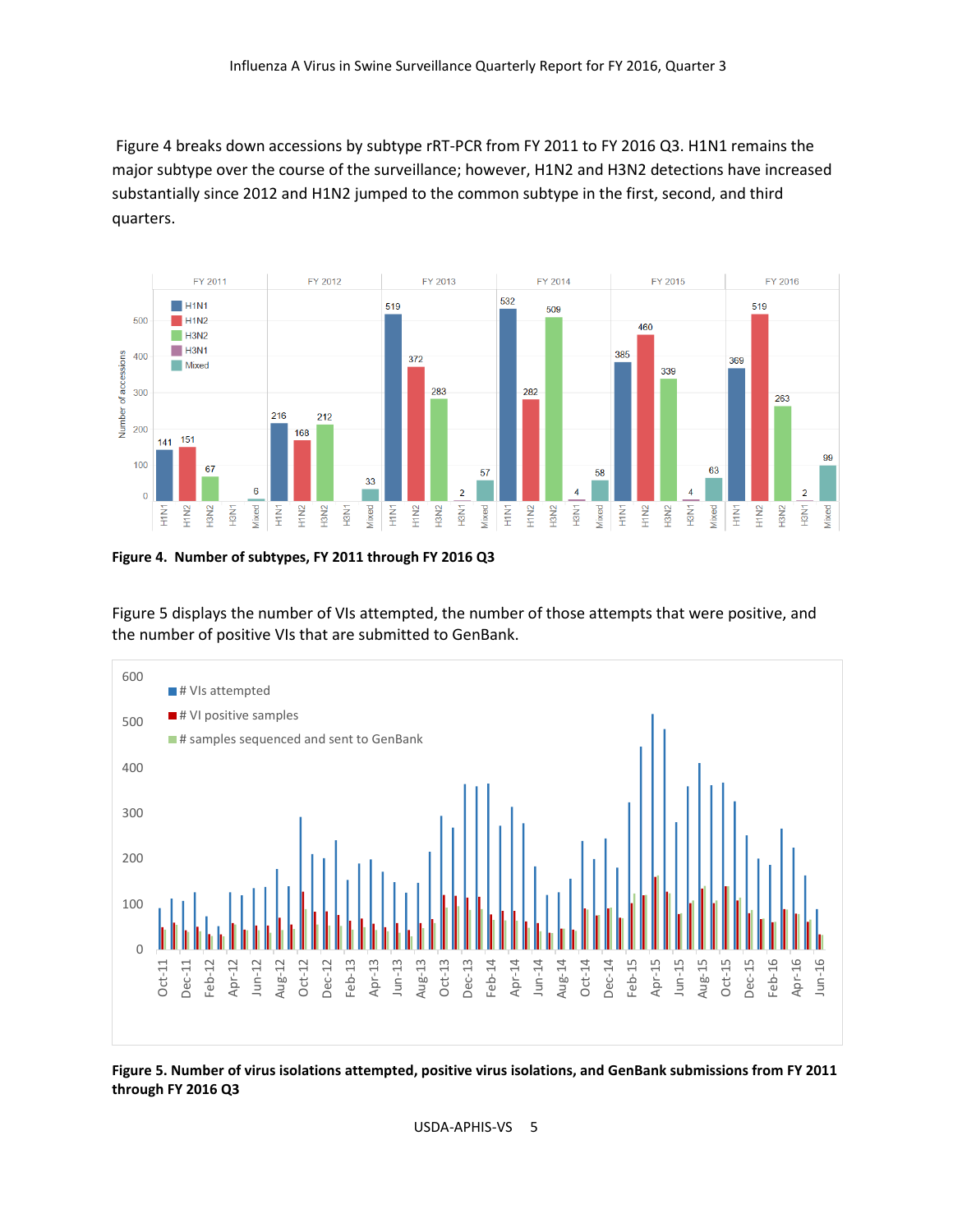When accessions were evaluated by age-class for the first quarter, the following observations were noted. H1N2 was the most common subtype among Suckling while H1N1 was the most common subtype among Nursery. H1N1 was the most common subtype among Grower/Finishers. Sow/Boar had limited testing, with two occurrence of H1N1, three occurrences of H1N2, zero of H3N1, zero of H3N2, and two mixed. Among accessions for which the age class was unknown or not recorded, H1N2 was the predominant subtype (Table 1). When looking at specimen type submitted, oral fluids were the predominant accession type but the least successful at resulting in virus isolation and submission to GenBank. Nasal and nasal swab samples are the most successful at providing positive virus isolation and submission to GenBank (Table 2).

Tables 1 and 2 provide a breakdown of subtype by production class and specimen type.

#### Table 1. Number of positive accessions tested for IAV-S by age class and by viral subtype, Q3 FY 2016

| Age Class (group)    | Number of<br>accessions with<br>subtype reported | Number of H1N1 | Number of H1N2 | Number of H3N1 | Number of H3N2 | Number of Mixed |
|----------------------|--------------------------------------------------|----------------|----------------|----------------|----------------|-----------------|
| <b>Suckling</b>      | 43                                               | 13             | 22             |                |                |                 |
| <b>Nursery</b>       | 47                                               | 21             | 20             |                |                |                 |
| Grower/Finisher      | 27                                               | 13             | 10             |                |                |                 |
| Sow/Boar             | ь                                                |                |                |                |                |                 |
| Not Recorded/Unknown | 173                                              | 58             | 78             |                | 28             | 11              |

#### Table 2. Number of positive accessions tested for IAV-S by specimen type and by viral subtype, Q3 FY 2016.

| Specimen Type<br>(group) | Number of<br>accessions<br>with subtype<br>reported | Percent of<br>subtyped<br>accessions<br>with positive<br>virus isolation | Number of<br><b>H1N1</b> | Number of<br><b>H1N2</b> | Number of<br><b>H3N1</b> | Number of<br><b>H3N2</b> | Number of<br>Mixed | Number of<br>samples<br>sequenced<br>and sent to<br>GenBank |
|--------------------------|-----------------------------------------------------|--------------------------------------------------------------------------|--------------------------|--------------------------|--------------------------|--------------------------|--------------------|-------------------------------------------------------------|
| Lung                     | 81                                                  | 80%                                                                      | 29                       | 35                       |                          | 15                       |                    | 65                                                          |
| Nasal or Nasal Swab      | 57                                                  | 82%                                                                      | 19                       | 30                       | 0                        | 8                        |                    | 50                                                          |
| <b>Oral Fluids</b>       | 166                                                 | 36%                                                                      | 64                       | 71                       | 0                        | 21                       | 11                 | 60                                                          |
| <b>Other Specimens</b>   | 0                                                   |                                                                          | 0                        | 0                        | 0                        |                          |                    | 4                                                           |

\*Accessions may include samples with multiple specimen types. In these cases, individual accessions are counted in more than one specimen

type category.

\*\*Other includes specimen types recorded as swab, mixed tissue, or unknown.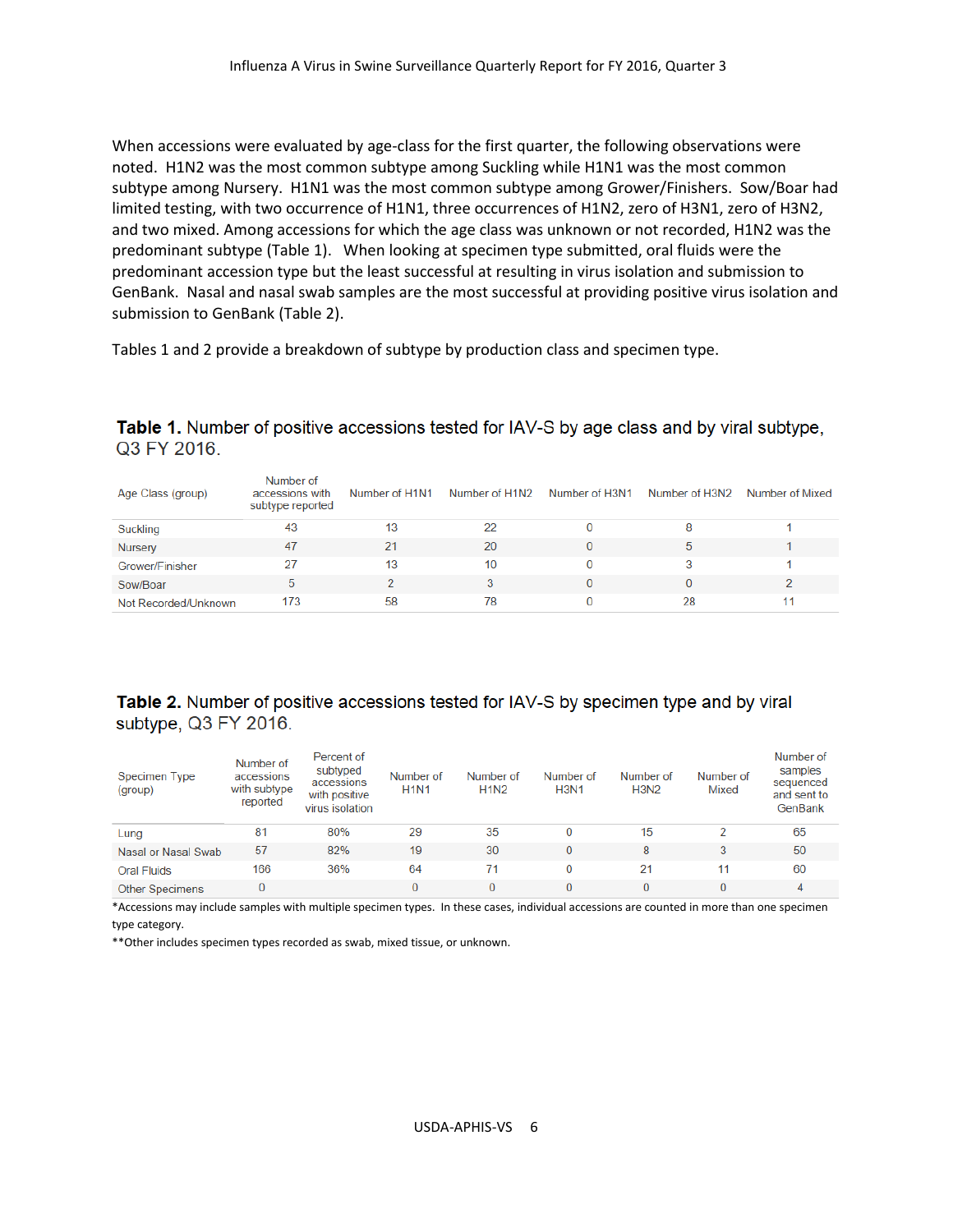## **Regional surveillance data**

In this section, we present data in five different regions (Figure 6) to parse the analysis across regions. These regions are based on current USDA administrative districts for simplicity; these divisions do not represent specific industry distribution. Submissions are voluntary, as is any identifying information accompanying the submission (except the State of animal origin), and therefore no sampling strategies can be applied to the regions.





#### **Summary of Regional Data from ARS**

#### **Table 3. Summary of predominant subtypes in each region for FY 2014 Q4 through FY 2016 Q3**

| Most Predominant HA/NA phylo-types overall: |                                    |                                     |
|---------------------------------------------|------------------------------------|-------------------------------------|
| H1N1 (Gamma H1/Classical N1)                | H1N2 (Delta1 H1/2002-N2)           |                                     |
| H1N2 (Delta2 H1/1998-N2)                    | H3N2 (IV-A H3/2002-N2)             |                                     |
|                                             |                                    |                                     |
| Region 1 (Total HA/NA: 414)                 | Region 2 (Total HA/NA: 967)        | Region 3 (Total HA/NA: 146)         |
| Gamma H1/Classical N1                       | Most diversity of all regions      | Delta1 H1/2002-N2                   |
| IV-A H3/2002-N2                             | Gamma H1/Classical N1              | Gamma H1/Classical N1               |
| Delta2 H1/1998-N2                           | Delta1 H1/2002-N2                  | IV-A H3/2002-N2                     |
|                                             | IV-A H3/2002-N2                    | Human-H3/2002-N2 and classical N1   |
|                                             | Low frequency but consistent       | Low frequency but consistent        |
| Region 4 (Total HA/NA: 179)                 | detections of IV-E H3/2002-N2,     | detections of IV-B H3/2002-N2, Beta |
| Delta1 H1/2002-N2                           | delta2 H1/1998 N2, IV-B H3/2002-N2 | H1/Classical N1, Pdm H1/Pdm N1      |
| IV-A H3/2002-N2                             |                                    |                                     |
| Gamma H1/Classical N1                       |                                    |                                     |
| Pdm H1/Pdm N1                               | Region 5 (Total HA/NA: 6)          |                                     |
| Low frequency but consistent                | Two Iv-B H3/2002-N2                |                                     |
| detections of Delta2 H1/1998-               | Two IV-A H3/2002-N2                |                                     |
| N2 and Beta H1/2002-N2,                     | One Delta1 H1/Classical N1         |                                     |
| Alpha H1/2002-N2                            | One Gamma H1/ Classical N1         |                                     |
|                                             |                                    |                                     |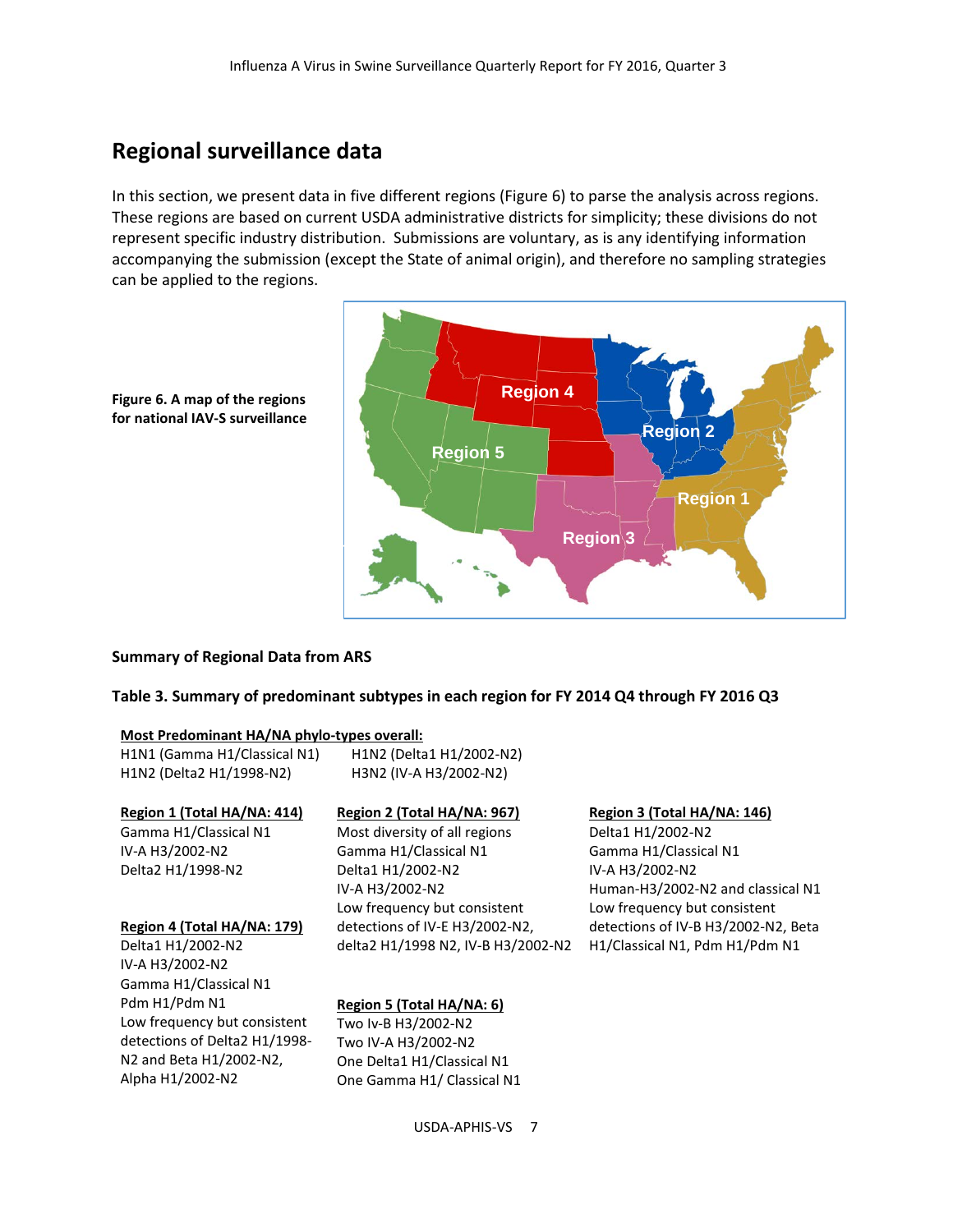Figure 7 shows the distribution of rRT-PCR subtyped accessions among the five regions for Q3 FY 2014 through Q3 FY 2016. Region 1, 2, 3, and 4 demonstrate H1N2 as the predominant subtype. Region 5 and regions reported as "unknown" saw H1N1 as the predominant subtype.



**Figure 7. Percentage of subtyped accessions by region for FY 2014 through FY2016 Q3**

## **Regional phylogenetic analysis**

#### **Phylogenetic analysis of sequences from the IAV-S surveillance system**

Phylogenetic analysis of gene sequences of the influenza A virus in swine is conducted to further examine the genetic changes that occur in HA, NA, and M genes of this rapidly changing virus. Through collaboration with ARS, a dataset<sup>1</sup> of 480 isolates with published sequences in GenBank was characterized by phylogenetic analysis in Q3 FY 2016. This analysis provides information on the genetic diversity and evolution patterns of influenza in swine and allows for inferences about population and/or vaccine immunity.

<span id="page-7-0"></span> $1$  The ARS dataset is comprised of IAV-S surveillance isolate sequences that were posted in Genbank. This represents only a subset of the complete IAV-S surveillance dataset that includes PCR diagnostic test-based results as well as sequencing results. Therefore, ARS dataset results, such as subtype percentages, differ from the complete IAV-S dataset results provided in other sections of this report.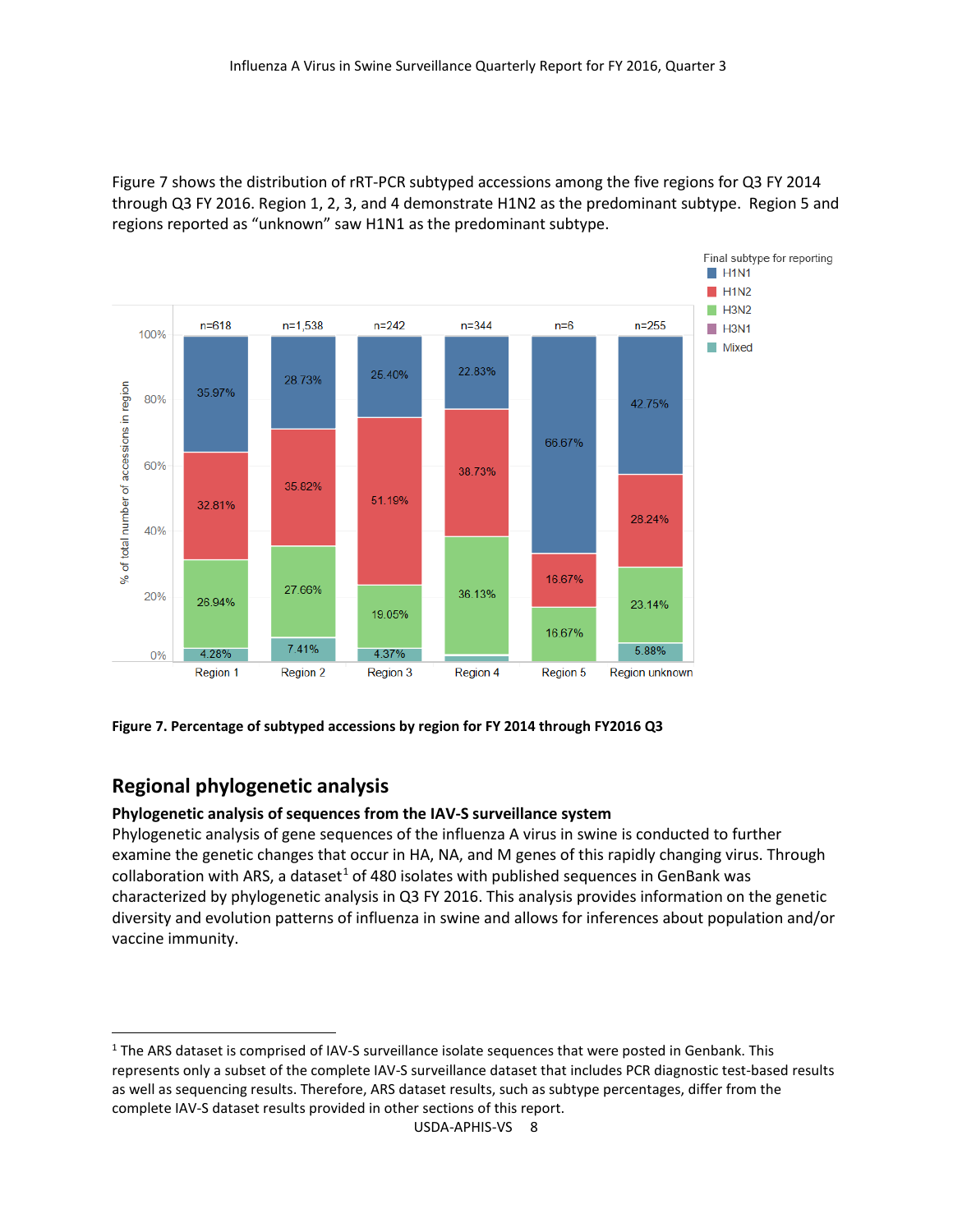The following series of bar charts parse the data into an approximately 2-year window by quarters and subtypes for each region, followed by charts further parsing the H1 and H3 subtypes into phylogenetic clades. Regional charts depicting the various combinations of HA and NA are available in Appendix 1.



#### **Figure 8. Virus type by region 2-year summary Q4 FY 2014 to Q3 FY 2016**

Figure 8 demonstrates the four subtypes H1N1, H1N2, H3N1, H3N2, and mixed subtypes across the five regions. Regions 1 and 2 reported the most submissions, with a mixture of mostly H1N1, H1N2, and H3N2. Limited accessions from a region can skew data and lead to misinterpretation and therefore, less inference can be applied to results from Regions 3, 4, and 5.

#### **National phylogenetic HA gene information**

HA genes from H1 subtype viruses are classified as alpha, beta, gamma, delta-1, delta-2, or pandemic H1N1 2009 (H1N1pdm09) phylogenetic clades based on a previously published nomenclature system. Similarly, H3 subtype viruses are classified as Cluster IV, Cluster IV-A, Cluster IV-B, Cluster IV-C, Cluster IV-D, Cluster IV-E, Cluster IV-F, or human-like.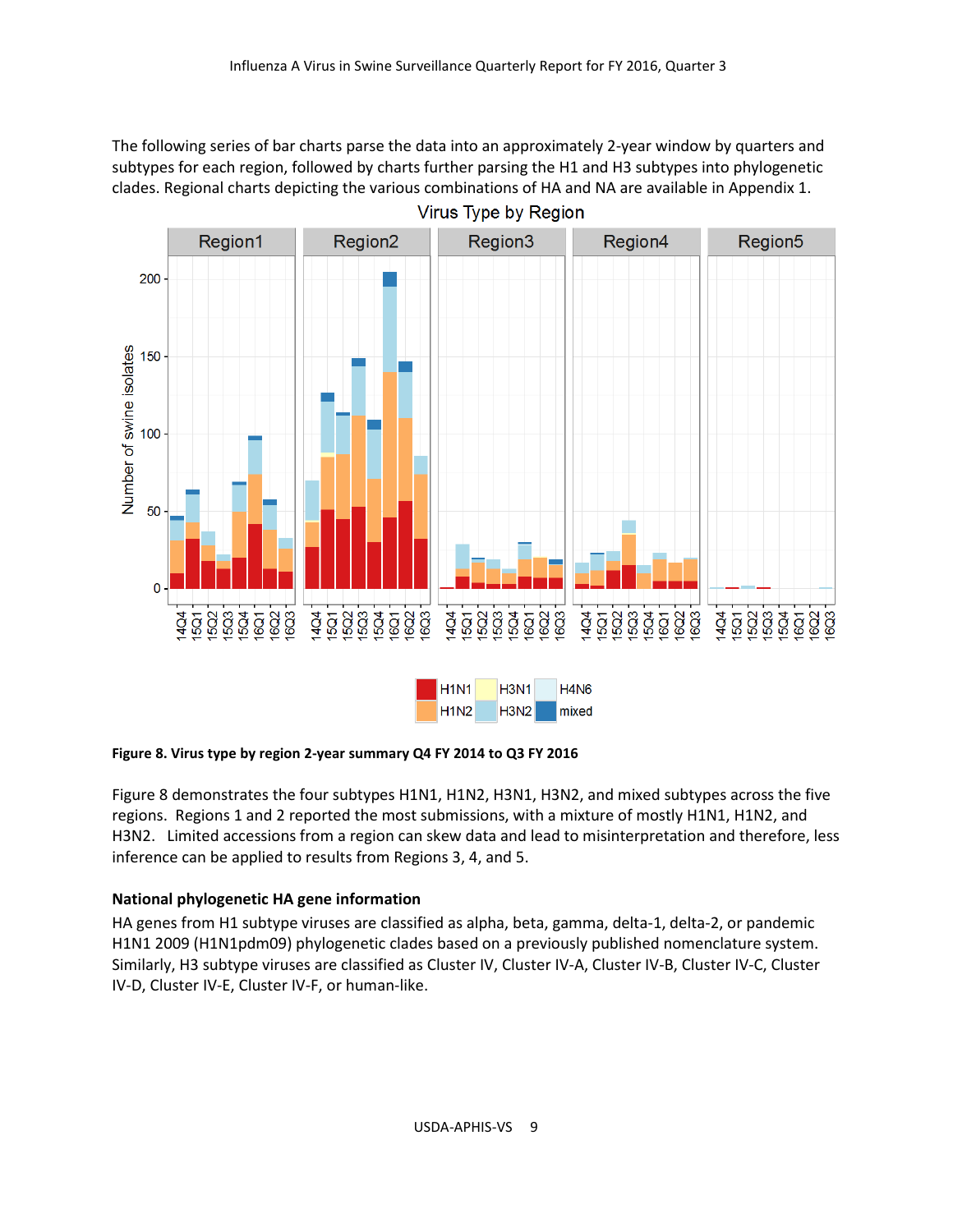In the H1 subtypes (see Figure 9), there continued to be detections of alpha with 2 aa deletions (n=6). Twenty-four human-to-swine PDM and 3 swine-to-swine PDM were detected. Delta 1, delta 2, and gamma viruses consistently account for 72% of H1.



**Figure 9. H1 phylo-cluster by region – 2-year summary Q4 FY 2014 to Q3 FY 2016**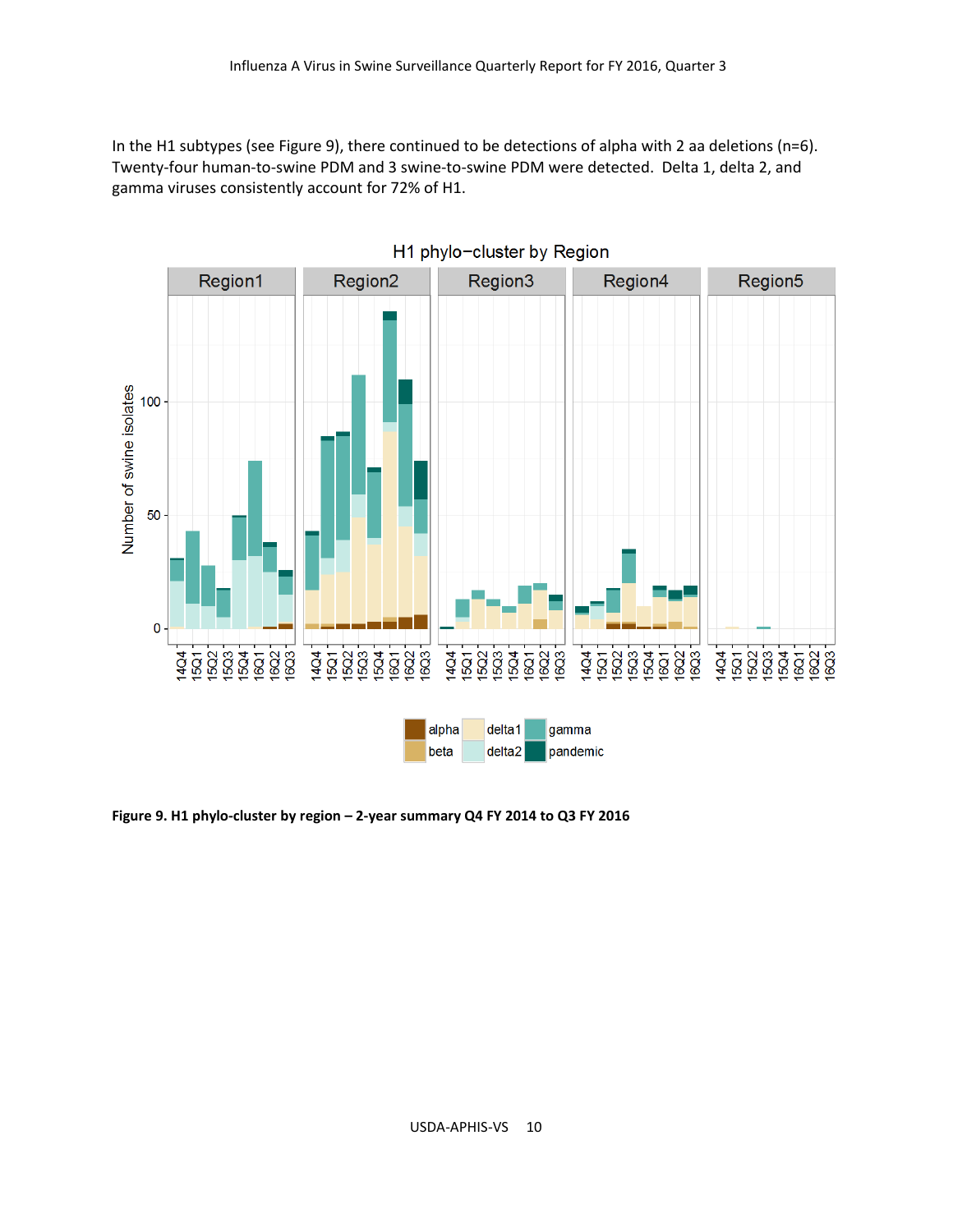

H3 phylo-cluster by Region

**Figure 10. H3 phylo-cluster by region, 2-year summary Q4 FY 2014 to Q3 FY 2016**

In Q3 FY 2016, cluster IV-A and Human-like H3 account for ~87 percent of the H3 detections.

#### **National phylogenetic NA gene information**

In Q3 FY 2016, both the N1 and N2 subtypes are found in circulating swine viruses. Classical and pandemic N1 were found almost equally. The 2002-lineage N2 represents 81% of N2 collections. The 1998-lineage N2 is most frequently paired with the delta2 H1.

#### **National phylogenetic information M gene**

All M detections were of the H1N1pdm09 M gene.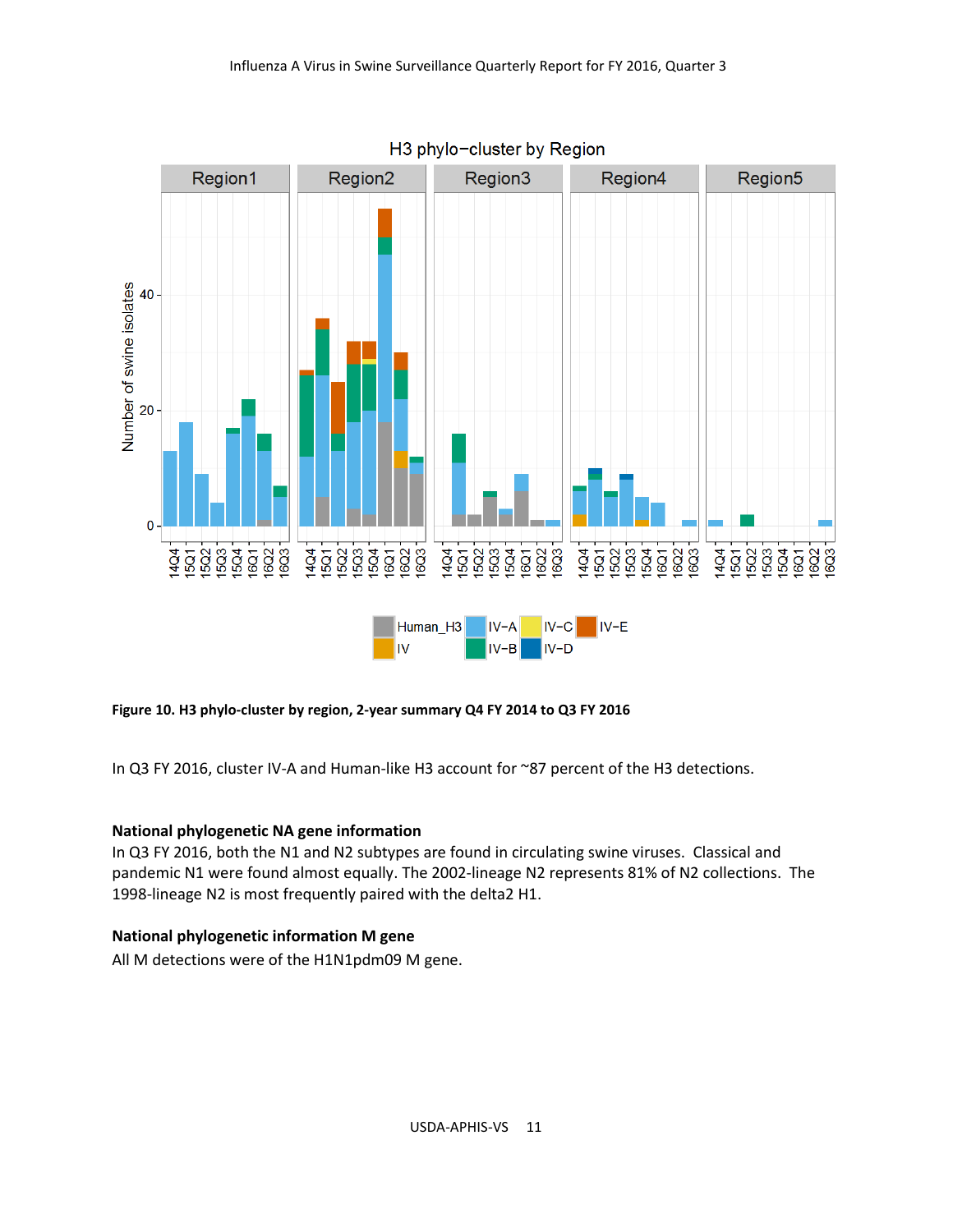## **Objective 2. Make Influenza Isolates from Swine Available for Research and Establish a Data Management System to Facilitate Genetic Analysis of these Isolates and Related Information**

A primary goal of IAV-S surveillance is to share selected virus isolates obtained from the surveillance system with public health, animal health, and academic researchers to facilitate genetic analysis and research on viruses of interest. In the third quarter of FY 2016, the NVSL Diagnostic Virology Laboratory provided 79 isolates to ten institutions, four governmental, one academic, and five pharmaceutical. NVSL received 302 isolates into the repository (Table 3). Table 4 reports the total number of isolates available in the repository by subtype.

#### **Table 3. Virus isolates received in repository**

| Virus isolates in the repository |       |  |
|----------------------------------|-------|--|
| <b>2016 YTD</b>                  | 881   |  |
| 2015                             | 883   |  |
| 2014                             | 765   |  |
| 2013                             | 820   |  |
| 2012                             | 915   |  |
| <b>TOTAL TO DATE</b>             | 4.264 |  |

## **Objective 3. Select Proper Isolates for Development of Relevant Diagnostic Reagents, Updating Diagnostic Assays, and Vaccine Seed Stock Products**

USDA makes IAV-S isolates available in the public domain for further research. ARS-NADC conducts research on isolates obtained from the repository and sequences generated from the surveillance system. Genetic sequencing reported to GenBank is available for private corporations, government entities, academia, and other scientific community partners for research and vaccine strain selection and efficacy testing. NVSL and ARS staff are consulted as subject matter experts when necessary.

**Table 4. Total number of subtyped isolates available through repository**

| Subtyped isolates available through |       |  |  |  |
|-------------------------------------|-------|--|--|--|
| repository                          |       |  |  |  |
| <b>H3N2</b>                         | 1,351 |  |  |  |
| <b>H3N1</b>                         | q     |  |  |  |
| <b>H1N1</b>                         | 1,758 |  |  |  |
| <b>H1N2</b>                         | 1,595 |  |  |  |
| Mixed                               | 295   |  |  |  |
| <b>TOTAL</b>                        | 5,008 |  |  |  |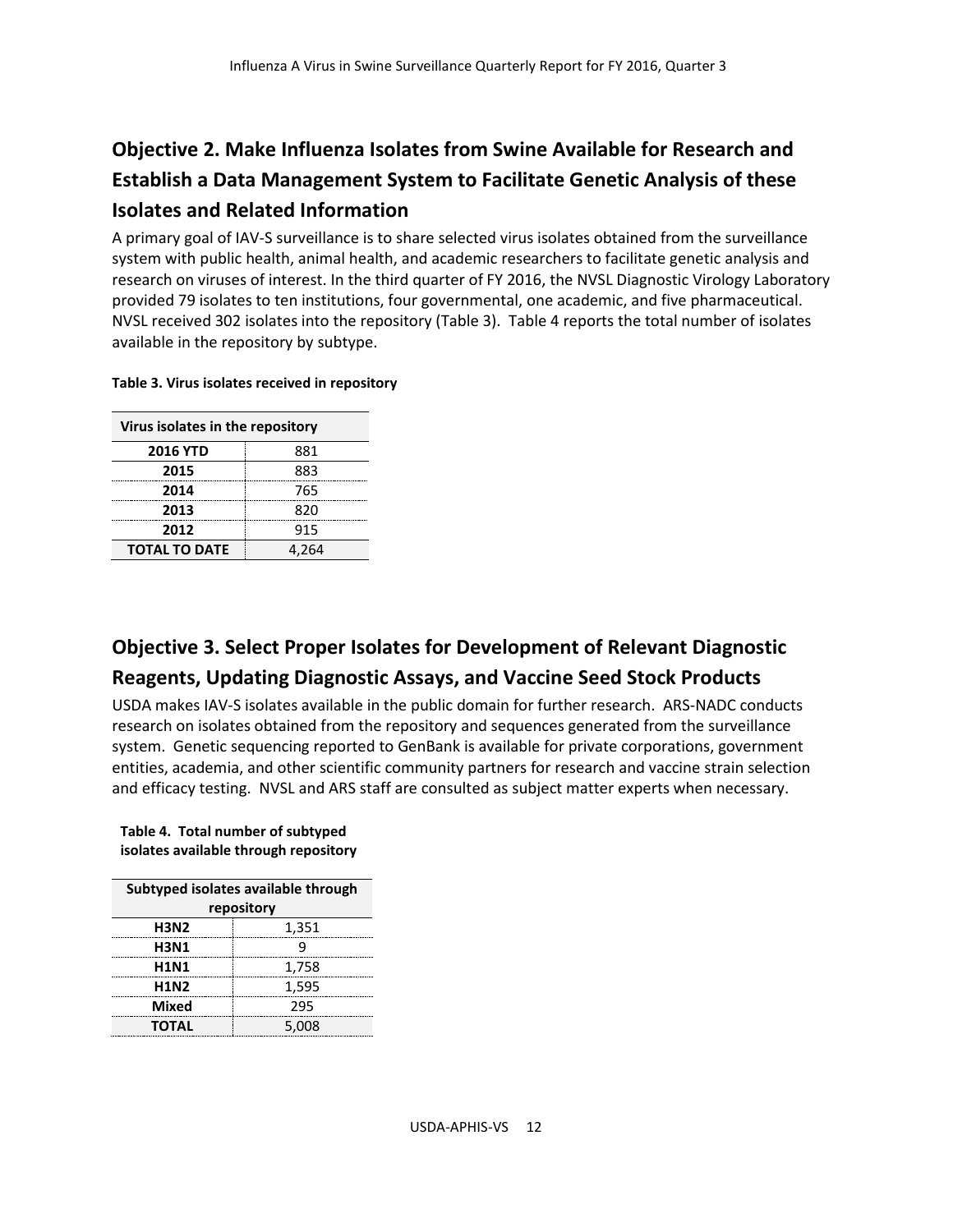## **Conclusion**

The IAV-S voluntary surveillance system continues to provide insight into the genetic makeup of circulating influenza virus in limited populations of commercial pigs. Genetic information and virus isolates are made publicly available for further research and possible vaccine strain selection and efficacy testing. Influenza A Virus in swine remains a dynamic virus with high levels of genetic variability in the hemagglutinin and neuraminidase genes.

## **Appendix 1. Regional Charts of HA and NA Combinations by Percentage**

The following charts present the percentages of combinations of HA and NA on the national and regional scales based on ARS-NADC phylogenetic analyses. The results are reported from July 2014 to June 2016. These "heat maps" represent the percentage of combinations by using a color gradient where a deeper gradient represents a greater percentage occurrence for a particular HA-NA combination. HA clusters are listed on the left vertical axis of the chart and NA clusters are listed on the bottom horizontal axis. Line up the HA cluster with the corresponding NA cluster to determine the percentage of occurrence of that particular combination.



## **All Regions:** Total HA & NA combinations – 1,713

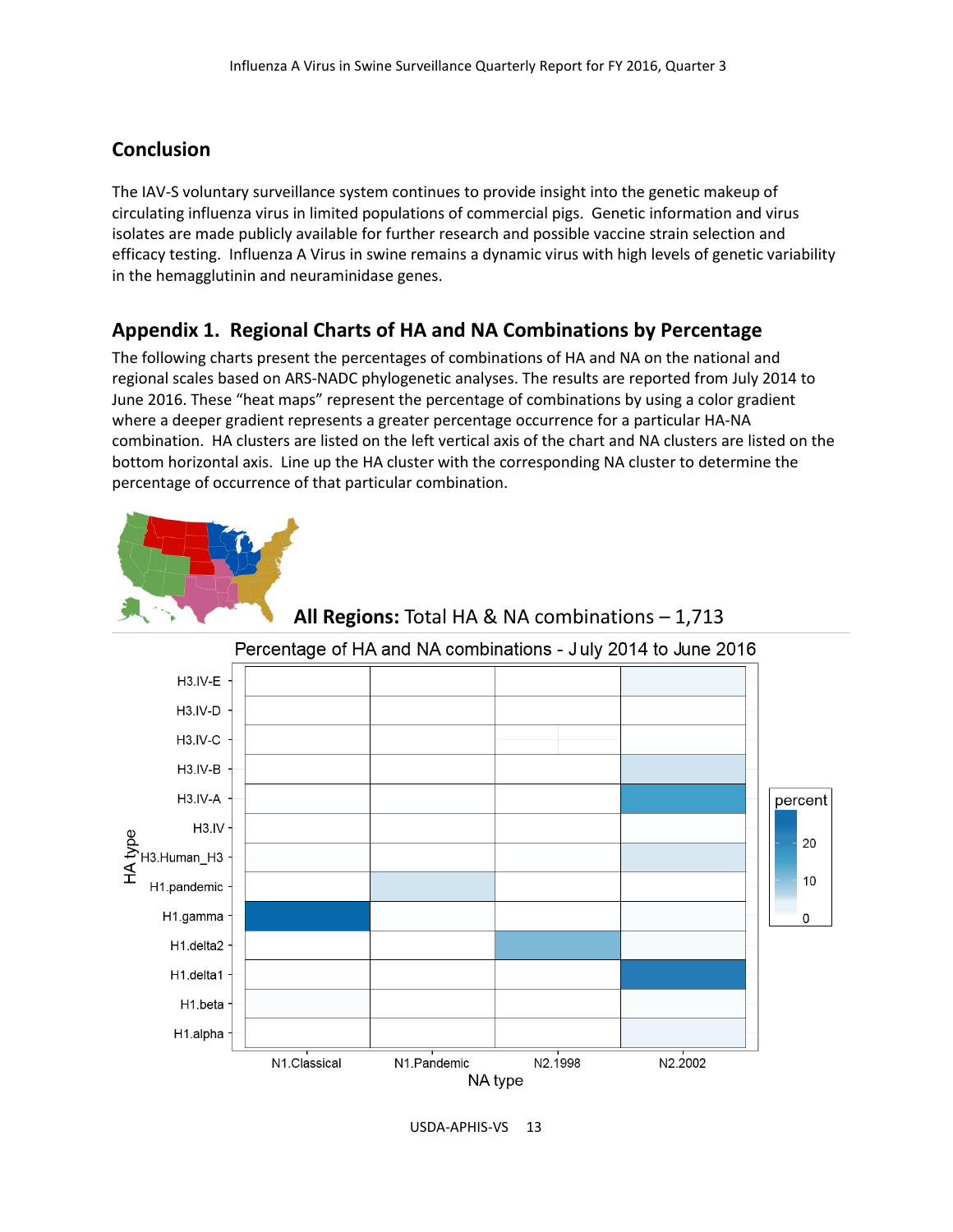![](_page_13_Picture_1.jpeg)

![](_page_13_Figure_2.jpeg)

![](_page_13_Figure_3.jpeg)

Percentage of HA and NA combinations - July 2014 to June 2016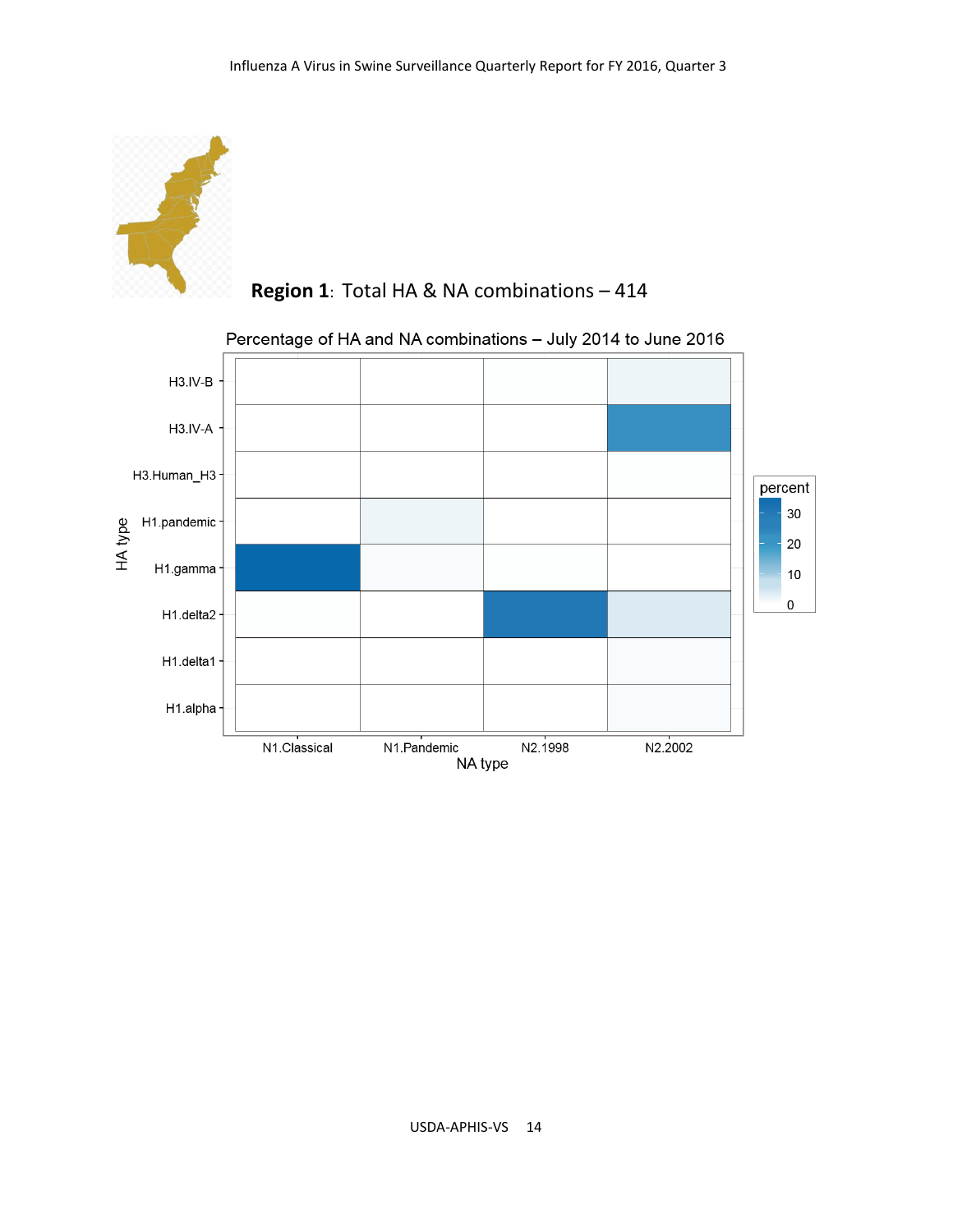![](_page_14_Picture_1.jpeg)

 **Region 2:** Total HA & NA combinations – 967

![](_page_14_Figure_3.jpeg)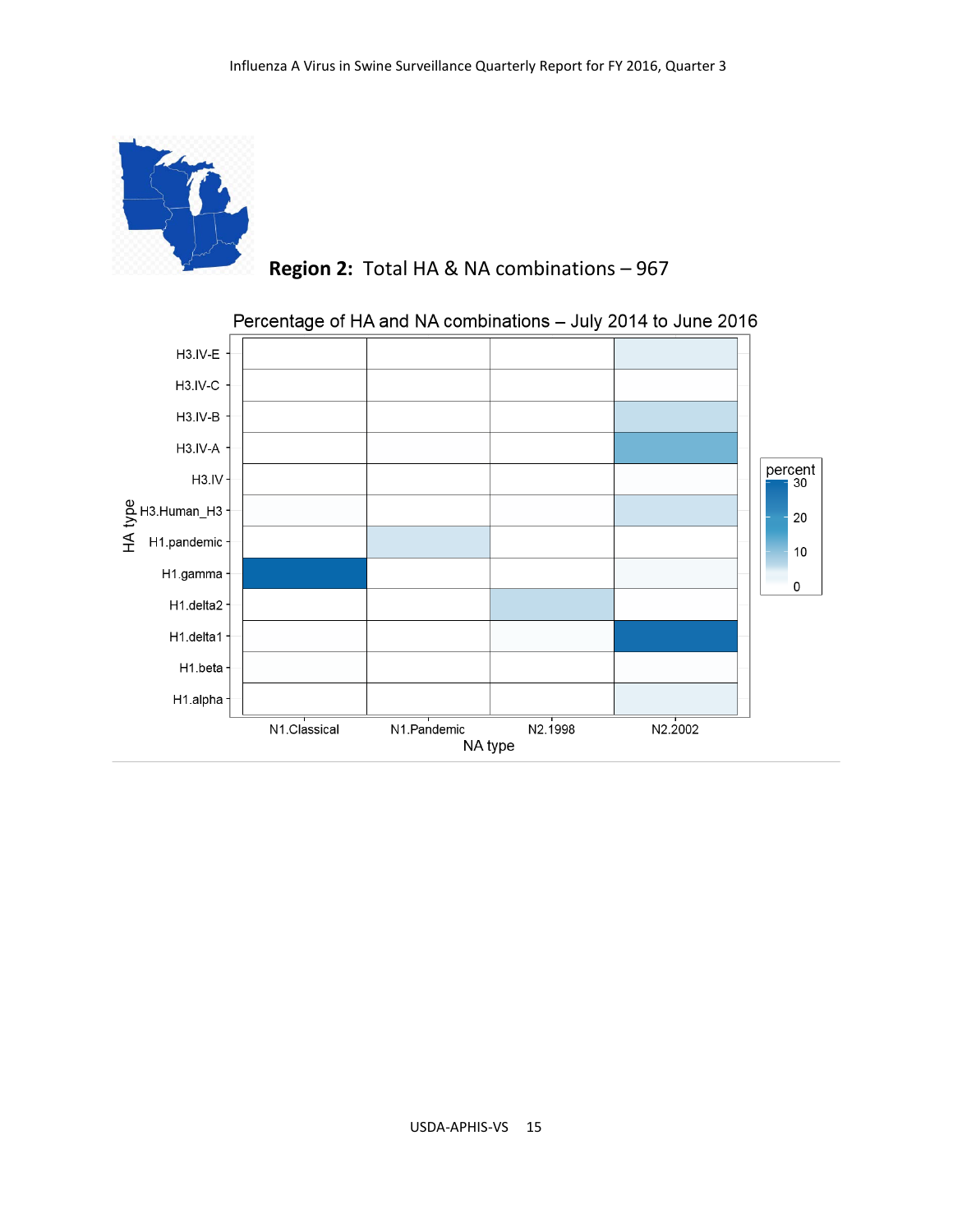![](_page_15_Picture_1.jpeg)

![](_page_15_Figure_2.jpeg)

![](_page_15_Figure_3.jpeg)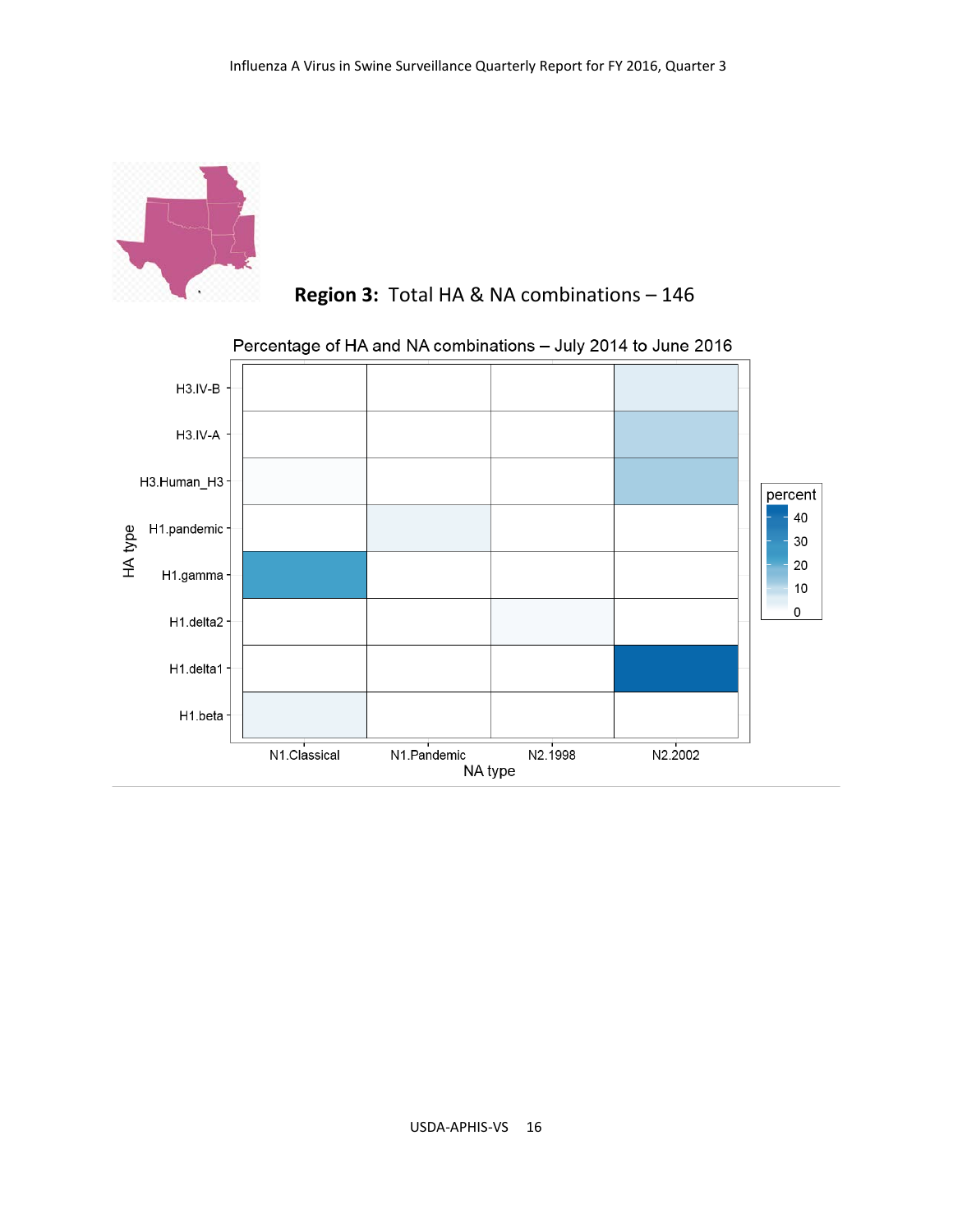![](_page_16_Picture_1.jpeg)

 **Region 4:** Total HA & NA combinations – 179

![](_page_16_Figure_3.jpeg)

## Percentage of HA and NA combinations - July 2014 to June 2016